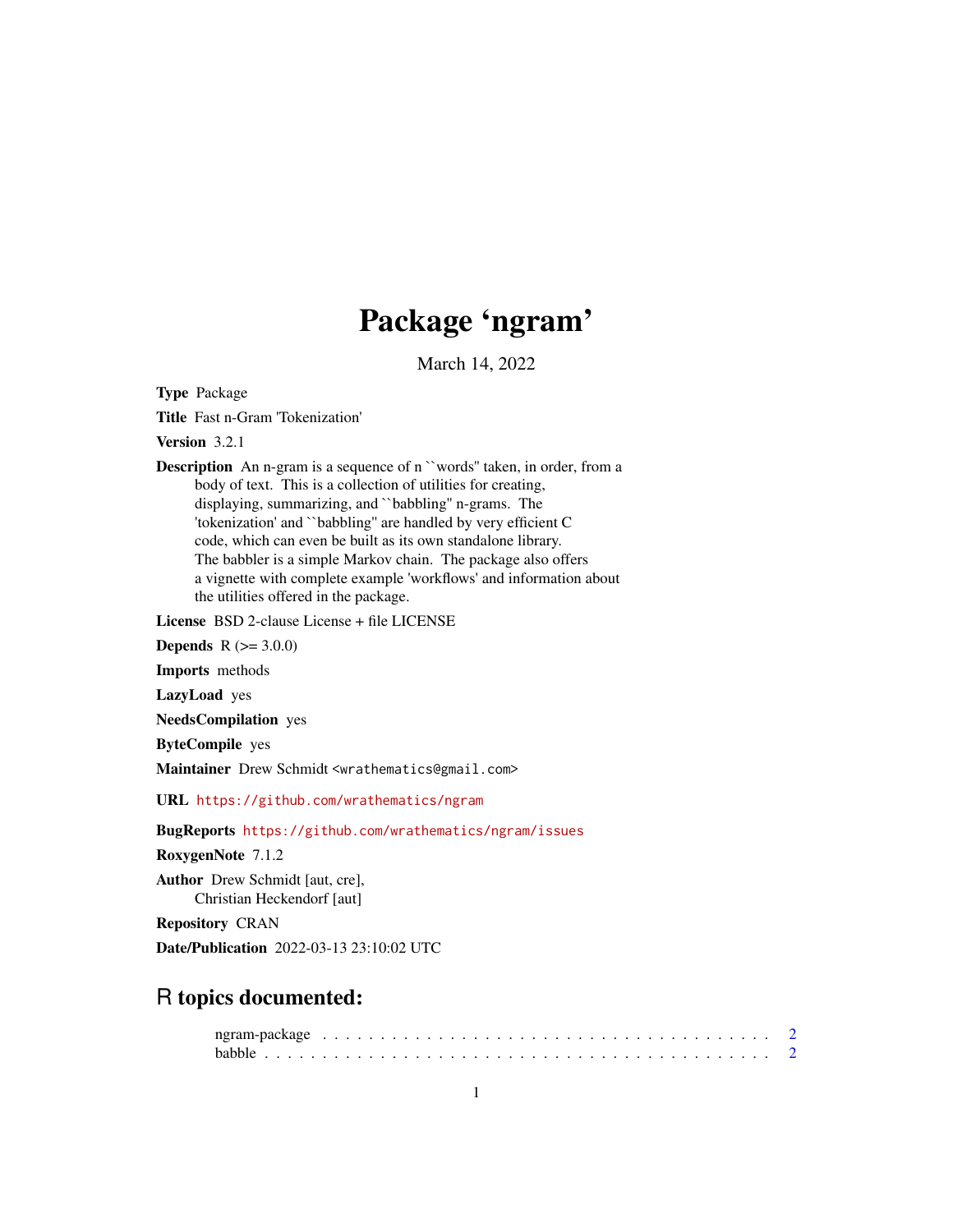#### <span id="page-1-0"></span>2 babble **babble** back of the state of the state of the state of the state of the state of the state of the state of the state of the state of the state of the state of the state of the state of the state of the state of t

| Index | 16 |
|-------|----|

ngram-package *ngram: Fast n-Gram Tokenization*

#### Description

An n-gram is a sequence of n "words" taken from a body of text. This package offers utilities for creating, displaying, summarizing, and "babbling" n-grams. The tokenization and "babbling" are handled by very efficient C code, which can even be build as its own standalone library. The babbler is a simple Markov chain.

#### Details

The ngram package is distributed under the permissive 2-clause BSD license. If you find the code here useful, please let us know and/or cite the package, whatever is appropriate.

The package has its own PRNG; we use an implementation of MT1997 for all non-deterministic choices.

<span id="page-1-1"></span>babble *ngram Babbler*

### Description

The babbler uses its own internal PRNG (i.e., not R's), so seeds cannot be managed as with R's seeds. The generator is an implementation of MT19937.

At this time, we note that the seed may not guarantee the same results across machines. Currently only Solaris produces different values from mainstream platforms (Windows, Mac, Linux, FreeBSD), but potentially others could as well.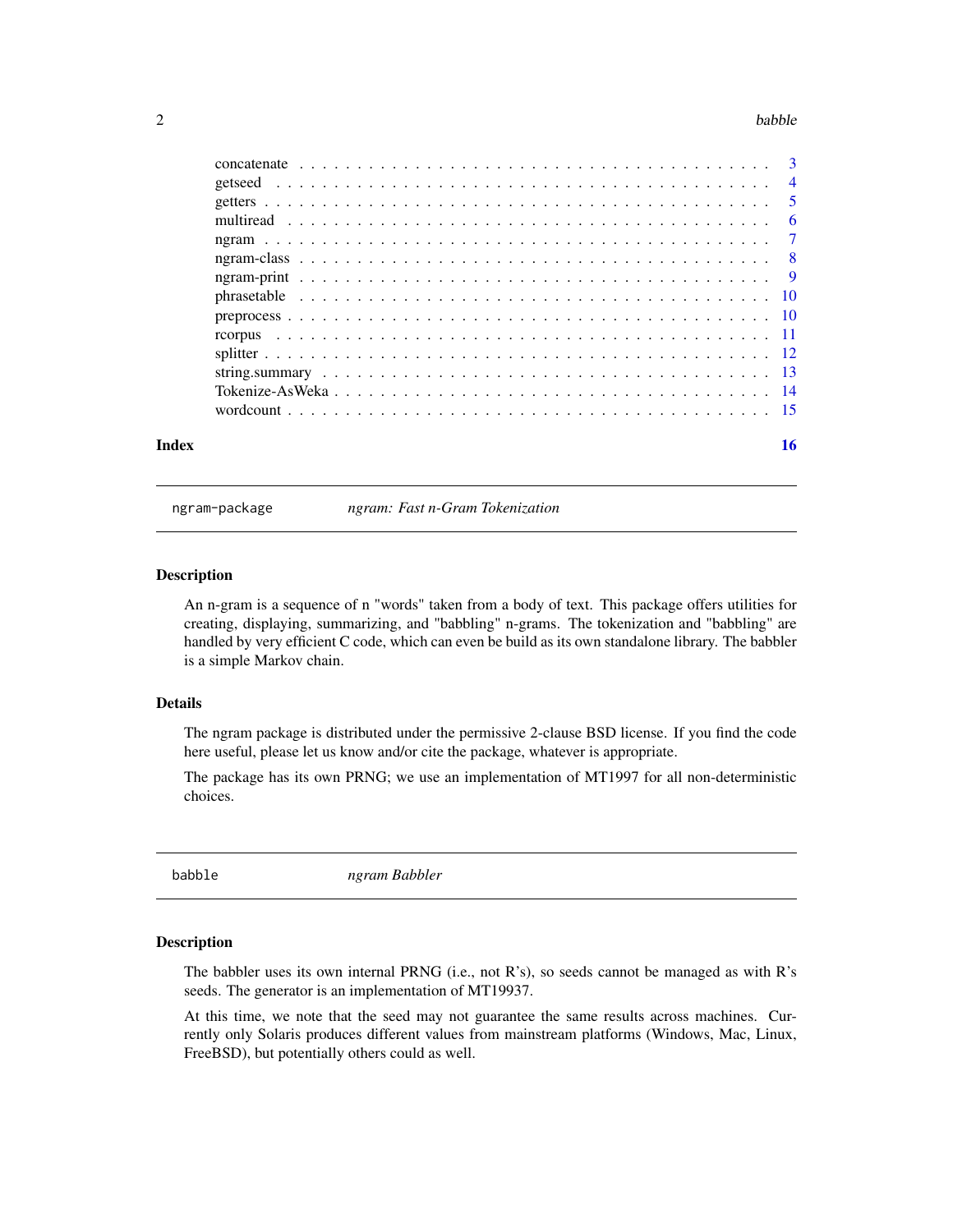#### <span id="page-2-0"></span>concatenate 3

#### Usage

babble(ng, genlen =  $150$ , seed = getseed())

## S4 method for signature 'ngram' babble(ng, genlen = 150, seed = getseed())

#### Arguments

| ng     | An ngram object.                                       |
|--------|--------------------------------------------------------|
| genlen | Generated length, i.e., the number of words to babble. |
| seed   | Seed for the random number generator.                  |

### Details

A markov chain babbler.

#### See Also

[ngram](#page-6-1), [getseed](#page-3-1)

#### Examples

library(ngram)

 $str = "A B A C A B B"$ ng = ngram(str) babble(ng, genlen=5, seed=1234)

concatenate *Concatenate*

#### Description

A quick utility for concatenating strings together. This is handy because if you want to generate the n-grams for several different texts, you must first put them into a single string unless the text is composed of sentences that should not be joined.

### Usage

```
concatenate(..., collapse = " " , rm.space = FALSE)
```
### Arguments

| $\cdots$ | Input text(s).                                                                                                  |
|----------|-----------------------------------------------------------------------------------------------------------------|
| collapse | A character to separate the input strings if a vector of strings is supplied; other-<br>wise this does nothing. |
| rm.space | logical; determines if spaces should be removed from the final string.                                          |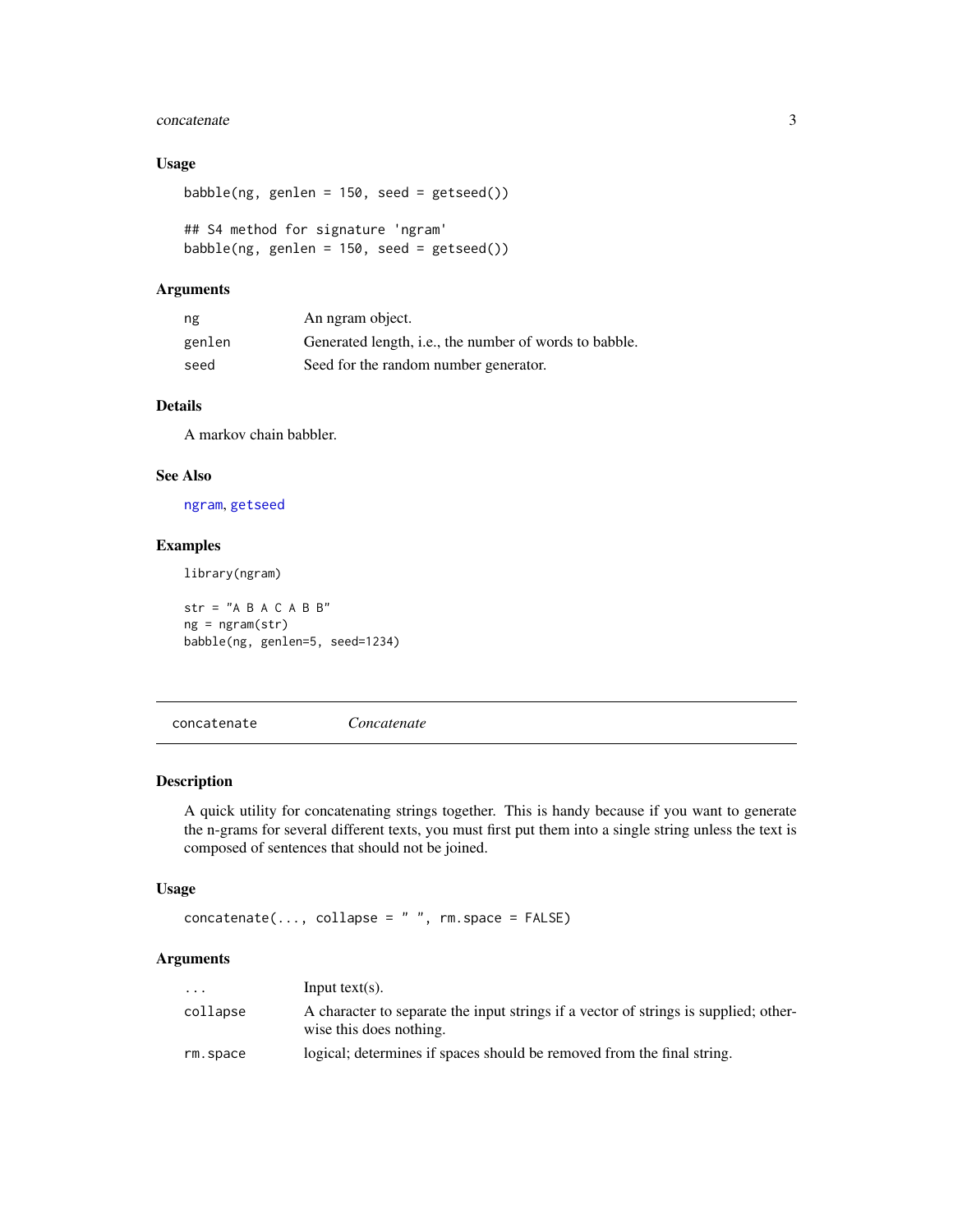4 getseed

### Value

A string.

# See Also

[preprocess](#page-9-1)

### Examples

library(ngram)

```
words = c("a", "b", "c")
wordcount(words)
str = concatenate(words)
wordcount(str)
```
<span id="page-3-1"></span>getseed *getseed*

### Description

A seed generator for use with the ngram package.

# Usage

getseed()

# Details

Uses a 96-bit hash of the current process id, time, and a random uniform value from R's random generator.

# See Also

[babble](#page-1-1)

<span id="page-3-0"></span>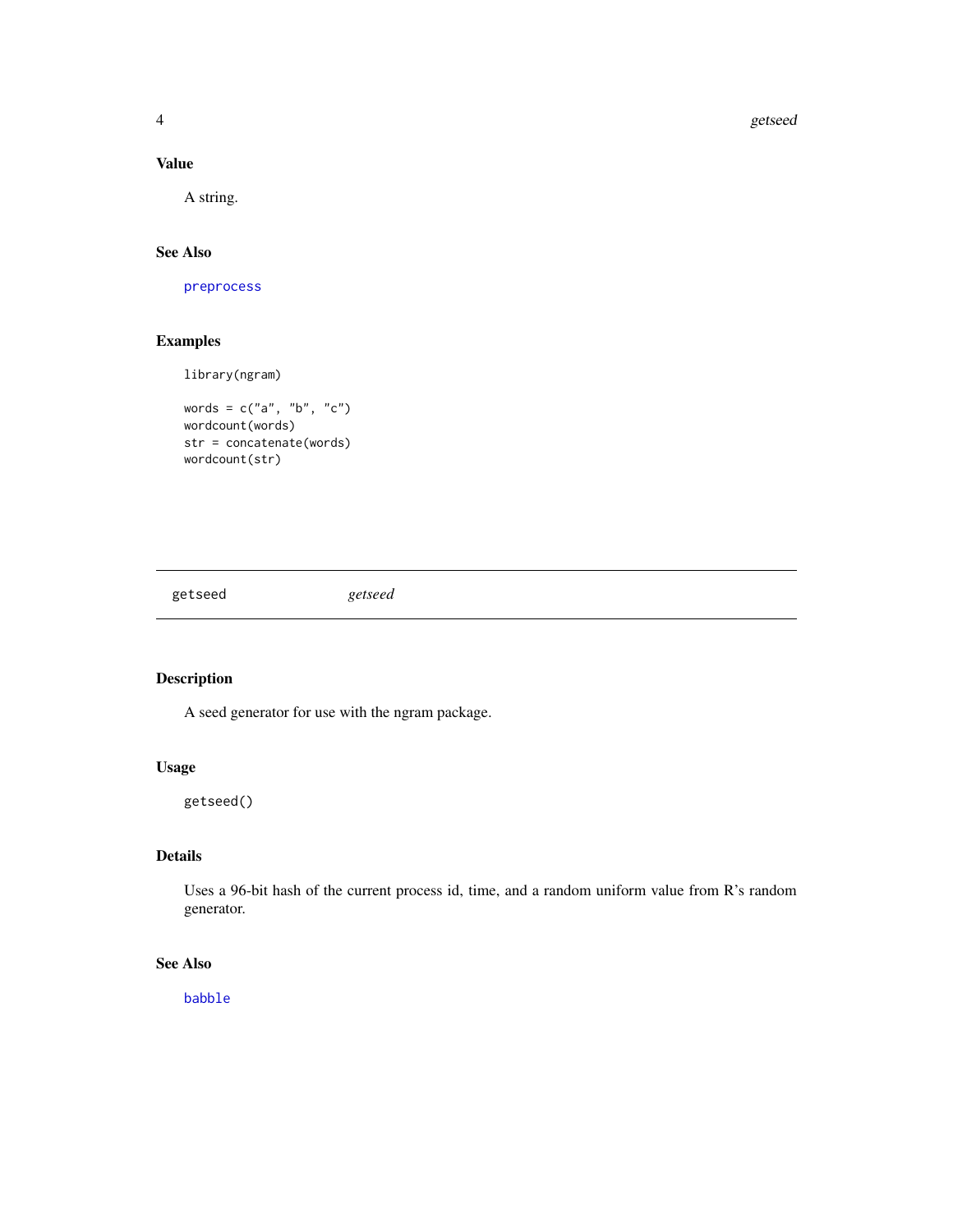<span id="page-4-1"></span><span id="page-4-0"></span>

### Description

Some simple "getters" for ngram objects. Necessary since the internal representation is not a native R object.

#### Usage

ng\_order(ng, decreasing = FALSE)

## S4 method for signature 'ngram' ng\_order(ng, decreasing = FALSE)

get.ngrams(ng)

## S4 method for signature 'ngram' get.ngrams(ng)

get.string(ng)

## S4 method for signature 'ngram' get.string(ng)

get.nextwords(ng)

## S4 method for signature 'ngram' get.nextwords(ng)

#### Arguments

| ng         | An ngram object.                                |
|------------|-------------------------------------------------|
| decreasing | Should the sorted order be in descending order? |

# Details

ngram.order returns an R vector with the original corpus order of the ngrams.

get.ngrams() returns an R vector of all n-grams.

get.nextwords() does nothing at the moment; it will be implemented in future releases.

getnstring() recovers the input string as an R string.

#### See Also

[ngram-class](#page-7-1), [ngram](#page-6-1)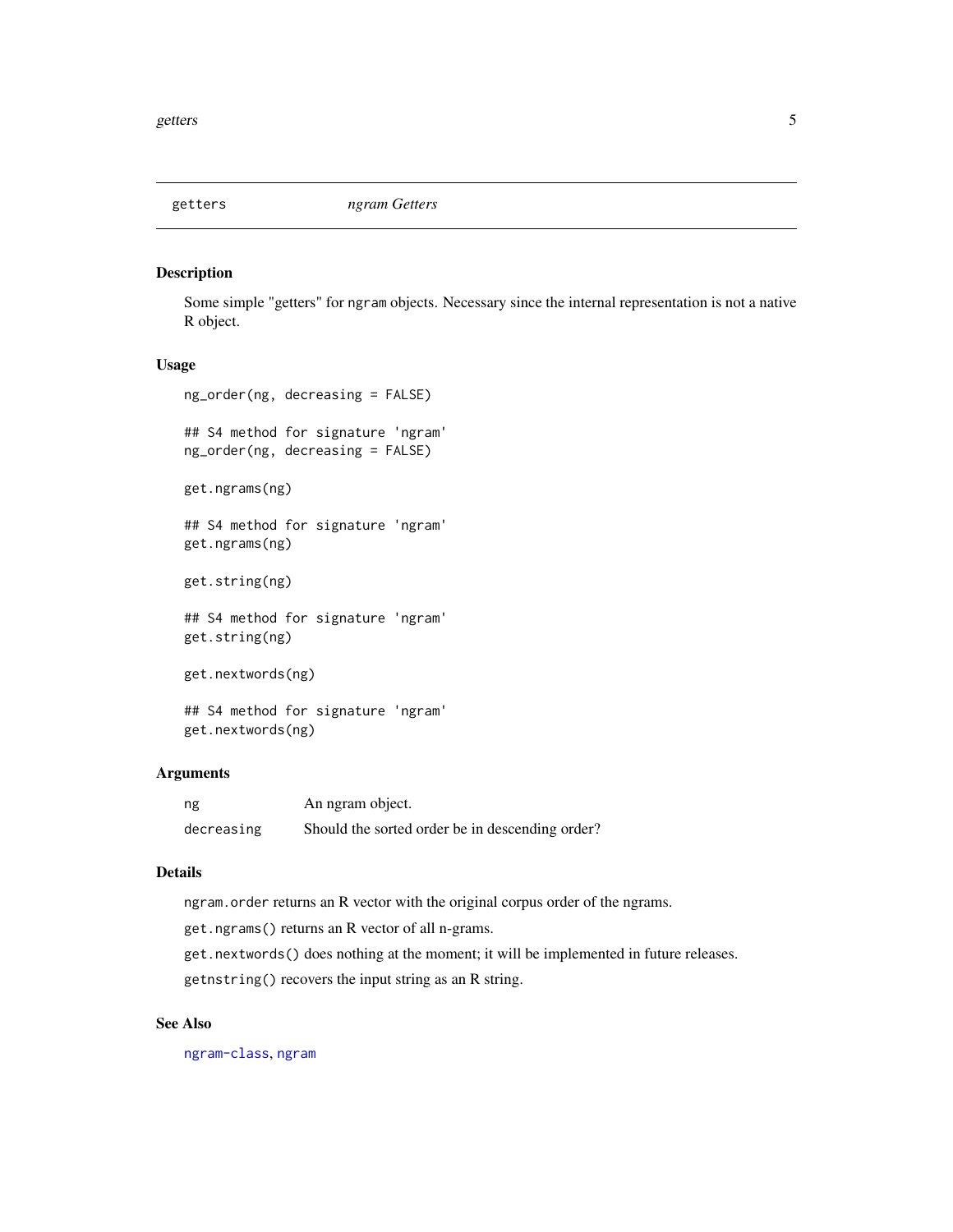### Examples

library(ngram)

 $str = "A B A C A B B"$  $ng = ngram(str)$ get.ngrams(ng)[ng\_order(ng)]

multiread *Multiread*

# Description

Read in a collection of text files.

#### Usage

```
multiread(
 path = ".'',extension = "txt",
  recursive = FALSE,
  ignore.case = FALSE,
  prune.empty = TRUE,
 pathnames = TRUE
)
```
#### Arguments

| path        | The base file path to search.                                                                                                                                                                                                                      |
|-------------|----------------------------------------------------------------------------------------------------------------------------------------------------------------------------------------------------------------------------------------------------|
| extension   | An extension or the "*" wildcard (for everything). For example, to read in files<br>ending .txt, you could specify extension="txt". For the purposes of this<br>function, each of $\star$ . txt, $\star$ txt, . txt, and txt are treated the same. |
| recursive   | Logical; should the search include all subdirectories?                                                                                                                                                                                             |
| ignore.case | Logical; should case be ignored in the extension? For example, if TRUE, then . r<br>and .R files are treated the same.                                                                                                                             |
| prune.empty | Logical; should empty files be removed from the returned list?                                                                                                                                                                                     |
| pathnames   | Logical; should the full path be included in the names of the returned list.                                                                                                                                                                       |

#### Details

The extension argument is not a general regular expression pattern, but a simplified pattern. For example, the pattern  $\star$ . txt is really equivalent to  $\star$ [.]txt\$ as a regular expression. If you need more complicated patterns, you should directly use the dir() function.

#### Value

A named list of strings, where the names are the file names.

<span id="page-5-0"></span>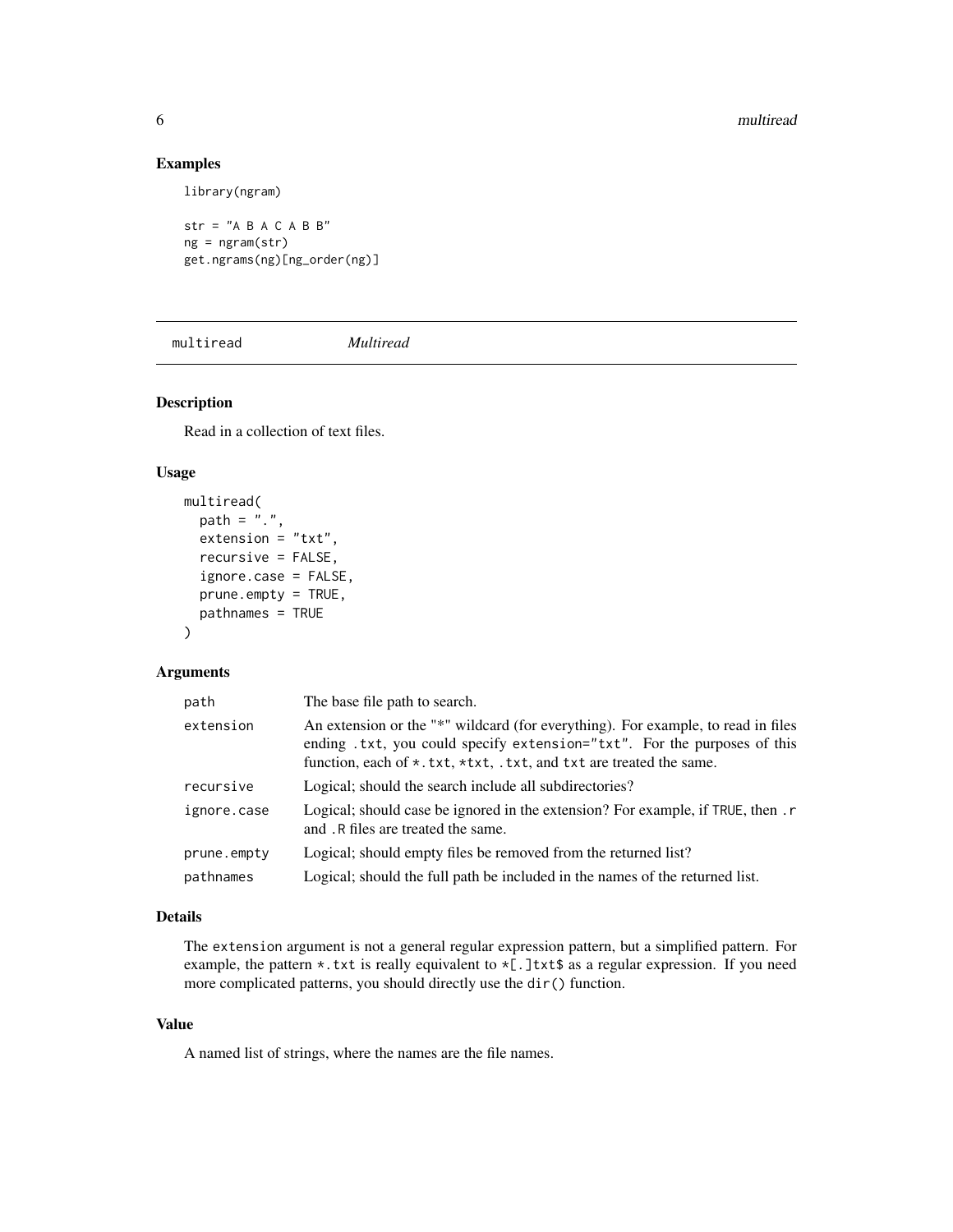#### <span id="page-6-0"></span>ngram 2008 - 2008 - 2008 - 2008 - 2008 - 2008 - 2008 - 2008 - 2008 - 2008 - 2008 - 2008 - 2008 - 2008 - 2008 -

#### Examples

```
## Not run:
path = system.file(package="ngram")
### Read all files in the base path
multiread(path, extension="*")
### Read all .r/.R files recursively (warning: lots of text)
multiread(path, extension="r", recursive=TRUE, ignore.case=TRUE)
## End(Not run)
```
<span id="page-6-1"></span>

| ngram | n-gram Tokenization |  |
|-------|---------------------|--|
|-------|---------------------|--|

#### Description

The ngram() function is the main workhorse of this package. It takes an input string and converts it into the internal n-gram representation.

#### Usage

ngram(str,  $n = 2$ , sep = "")

# Arguments

| str | The input text.                                                                  |
|-----|----------------------------------------------------------------------------------|
| n   | The 'n' as in 'n-gram'.                                                          |
| sep | A set of separator characters for the "words". See details for information about |
|     | how this works; it works a little differently from sep arguments in R functions. |

#### Details

On evaluation, a copy of the input string is produced and stored as an external pointer. This is necessary because the internal list representation just points to the first char of each word in the input string. So if you (or R's gc) deletes the input string, basically all hell breaks loose.

The sep parameter splits at any of the characters in the string. So sep="," splits at a comma or a space.

### Value

An ngram class object.

#### See Also

[ngram-class](#page-7-1), [getters](#page-4-1), [phrasetable](#page-9-2), [babble](#page-1-1)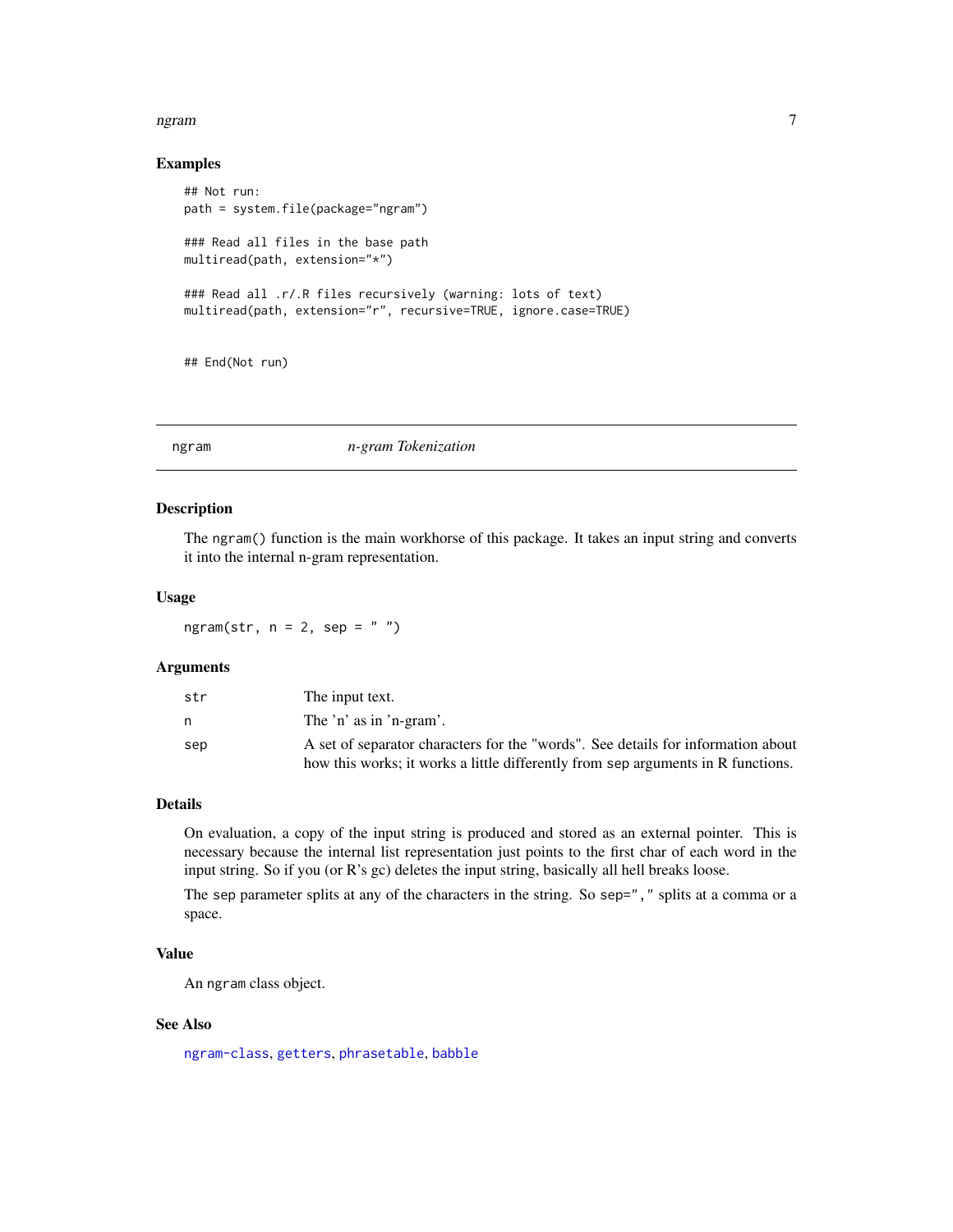#### Examples

library(ngram)

```
str = "A B A C A B B"ngram(str, n=2)
str = "A, B, A, C \land B \land B"### Split at a space
print(ngram(str), output="full")
### Split at a comma
print(ngram(str, sep=","), output="full")
### Split at a space or a comma
print(ngram(str, sep=", "), output="full")
```
<span id="page-7-1"></span>ngram-class *Class ngram*

#### Description

An n-gram is an ordered sequence of n "words" taken from a body of "text". The terms "words" and "text" can easily be interpreted literally, or with a more loose interpretation.

#### Details

For example, consider the sequence "A B A C A B B". If we examine the 2-grams (or bigrams) of this sequence, they are

A B, B A, A C, C A, A B, B B

or without repetition:

A B, B A, A C, C A, B B

That is, we take the input string and group the "words" 2 at a time (because n=2). Notice that the number of n-grams and the number of words are not obviously related; counting repetition, the number of n-grams is equal to

nwords -n + 1

Bounds ignoring repetition are highly dependent on the input. A correct but useless bound is

 $\\times$ #ngrams = nwords -( $\t\times$ #repeats -1) -(n -1)

An ngram object is an S4 class container that stores some basic summary information (e.g., n), and several external pointers. For information on how to construct an ngram object, see [ngram](#page-6-1).

#### **Slots**

str\_ptr A pointer to a copy of the original input string.

strlen The length of the string.

n The eponymous 'n' as in 'n-gram'.

<span id="page-7-0"></span>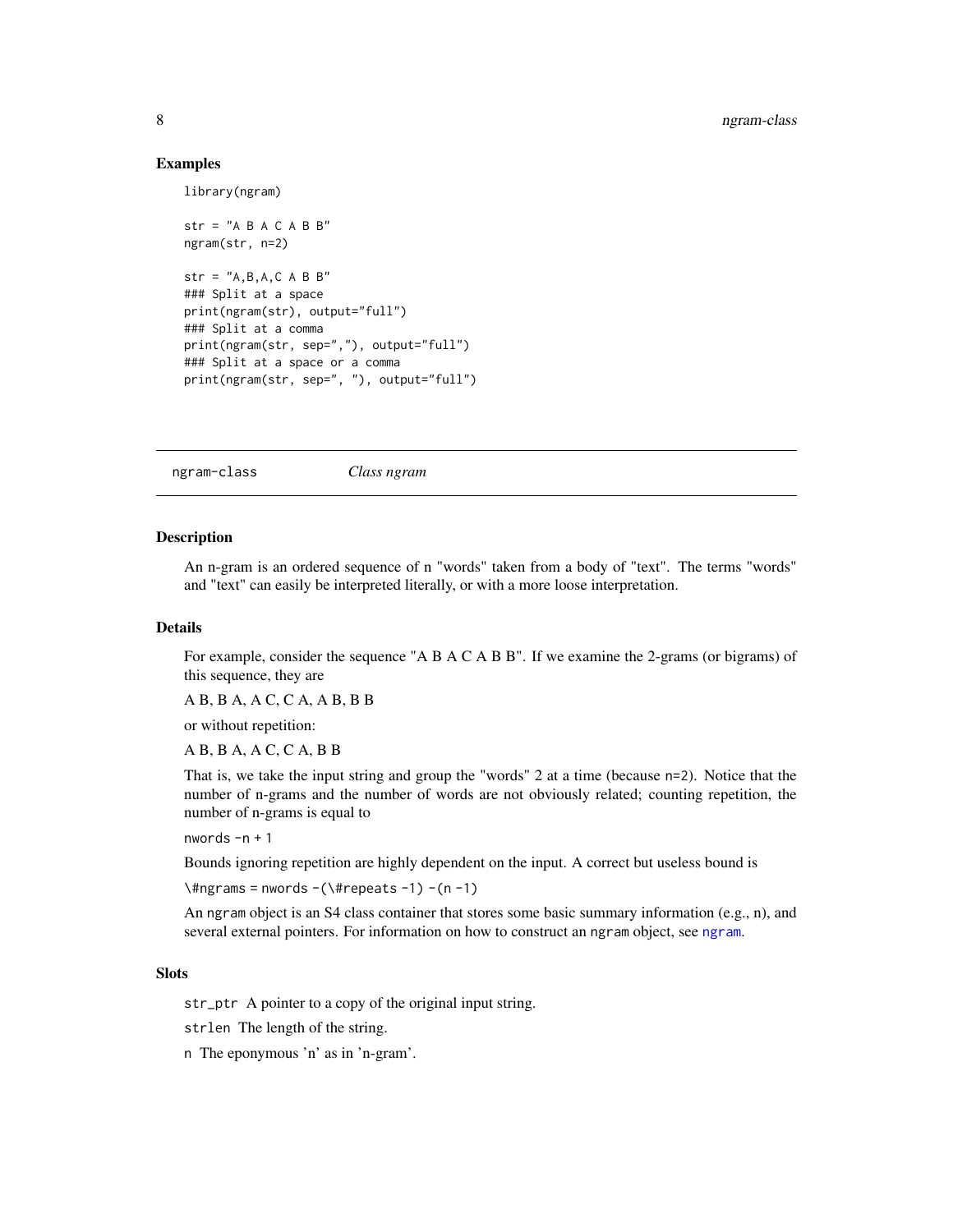### <span id="page-8-0"></span>ngram-print 9

ngl\_ptr A pointer to the processed list of n-grams.

- ngsize The length of the ngram list, or in other words, the number of unique n-grams in the input string.
- sl\_ptr A pointer to the list of words from the input string.

#### See Also

[ngram](#page-6-1)

ngram-print *ngram printing*

# Description

Print methods.

#### Usage

```
## S4 method for signature 'ngram'
print(x, output = "summary")
```

```
## S4 method for signature 'ngram'
show(object)
```
### Arguments

| x, object | An ngram object.                                                                                           |
|-----------|------------------------------------------------------------------------------------------------------------|
| output    | a character string; determines what exactly is printed. Options are "summary",<br>"truncated", and "full". |

# Details

If output=="summary", then just a simple representation of the n-gram object will be printed; for example, "An ngram object with 5 2-grams".

If output=="truncated", then the n-grams will be printed up to a maximum of 5 total.

If output=="full" then all n-grams will be printed.

#### See Also

[ngram](#page-6-1)[,babble](#page-1-1)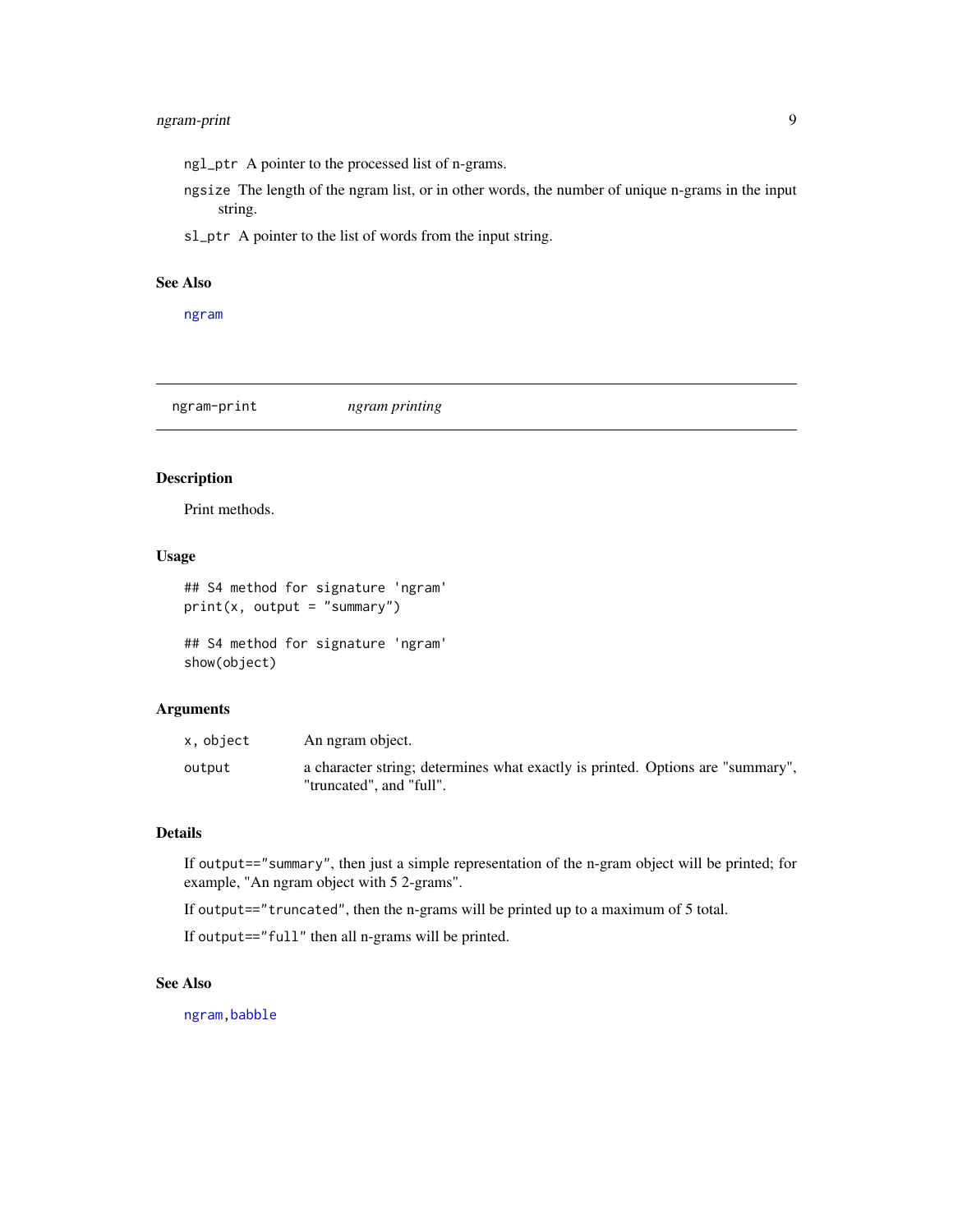<span id="page-9-2"></span><span id="page-9-0"></span>phrasetable *Get Phrasetable*

# Description

Get a table

### Usage

get.phrasetable(ng)

#### Arguments

ng An ngram object.

### See Also

[ngram-class](#page-7-1)

### Examples

library(ngram)

str = " $A$  B A C A B B" ng = ngram(str) get.phrasetable(ng)

<span id="page-9-1"></span>preprocess *Basic Text Preprocessor*

### Description

A simple text preprocessor for use with the ngram() function.

#### Usage

```
preprocess(
  x,
  case = "lower",remove.punct = FALSE,
  remove.numbers = FALSE,
  fix.spacing = TRUE
\mathcal{E}
```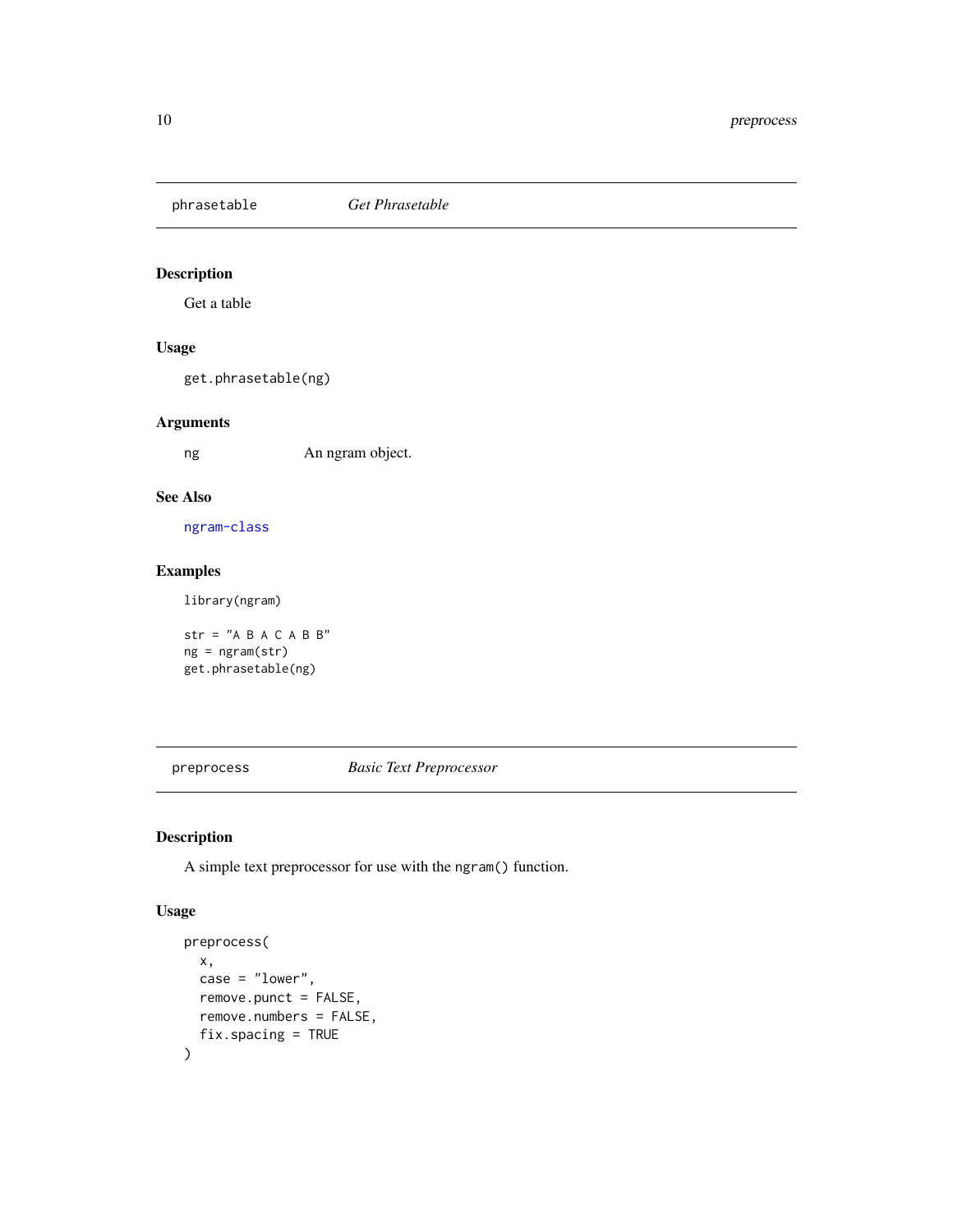#### <span id="page-10-0"></span>rcorpus to the control of the control of the control of the control of the control of the control of the control of the control of the control of the control of the control of the control of the control of the control of t

#### Arguments

| X            | Input text.                                                                                      |
|--------------|--------------------------------------------------------------------------------------------------|
| case         | Option to change the case of the text. Value should be "upper", "lower", or<br>NULL (no change). |
| remove.punct | Logical; should punctuation be removed?                                                          |
|              | remove.numbers Logical; should numbers be removed?                                               |
| fix.spacing  | Logical; should multi/trailing spaces be collapsed/removed.                                      |

#### Details

The input text  $x$  must already be in the correct form for  $ngram()$ , i.e., a single string (character vector of length 1).

The case argument can take 3 possible values: NULL, in which case nothing is done, or lower or upper, wherein the case of the input text will be made lower/upper case, repesctively.

#### Value

concat() returns

#### Examples

library(ngram)

 $x = "Watch out for snake. 111"$ preprocess(x) preprocess(x, remove.punct=TRUE, remove.numbers=TRUE)

rcorpus *Random Corpus*

#### Description

Generate a corpus of random "words".

#### Usage

```
rcorpus(nwords = 50, alphabet = letters, minwordlen = 1, maxwordlen = 6)
```
#### Arguments

| nwords                 | Number of words to generate.                                                                               |  |  |  |  |
|------------------------|------------------------------------------------------------------------------------------------------------|--|--|--|--|
| alphabet               | The pool of "letters" that word generation coes from. By default, it is the lower-<br>case roman alphabet. |  |  |  |  |
| minwordlen, maxwordlen |                                                                                                            |  |  |  |  |
|                        | The min/max length of words in the generated corpus.                                                       |  |  |  |  |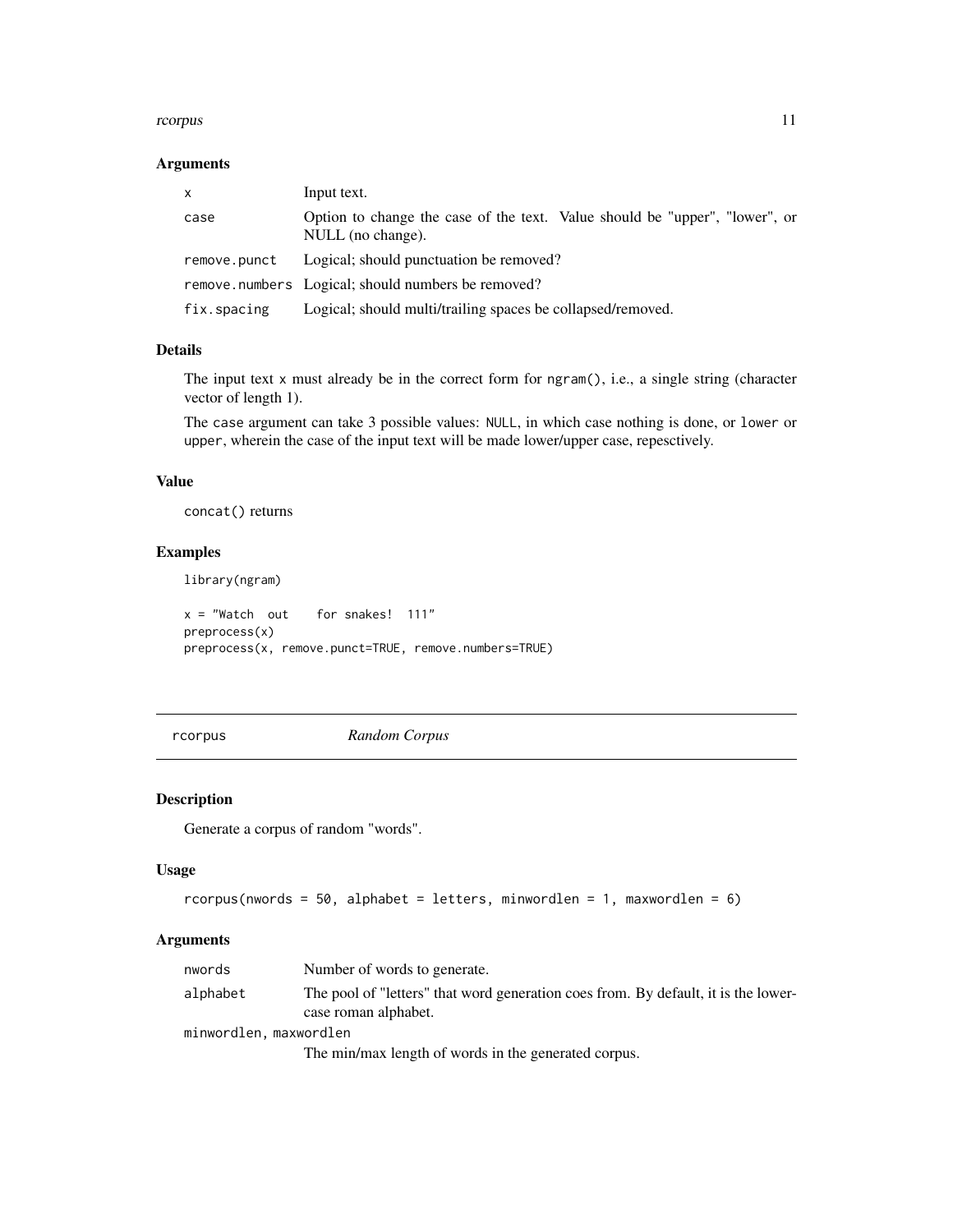12 splitter and the splitter of the splitter and the splitter of the splitter of the splitter of the splitter

# Value

A string.

# Examples

rcorpus(10)

splitter *Character Splitter*

# Description

A utility function for use with n-gram modeling. This function splits a string based on various options.

# Usage

```
splitter(
  string,
  split.char = FALSE,
  split.space = TRUE,
  spacesep = "<sub>-</sub>",
  split.punct = FALSE
)
```
### Arguments

| string      | An input string.                                                                                                                                                                        |
|-------------|-----------------------------------------------------------------------------------------------------------------------------------------------------------------------------------------|
| split.char  | Logical; should a split occur after every character?                                                                                                                                    |
| split.space | Logical; determines if spaces should be preserved as characters in the n-gram<br>tokenization. The character(s) used for spaces are determined by the spacesep<br>argument. characters. |
| spacesep    | The character(s) to represent a space in the case that split. space=TRUE. Should<br>not just be a space(s).                                                                             |
| split.punct | Logical; determines if splits should occur at punctuation.                                                                                                                              |

# Details

Note that choosing split.char=TRUE necessarily implies split.punct=TRUE as well — but *not* necessarily that split.space=TRUE.

# Value

A string.

<span id="page-11-0"></span>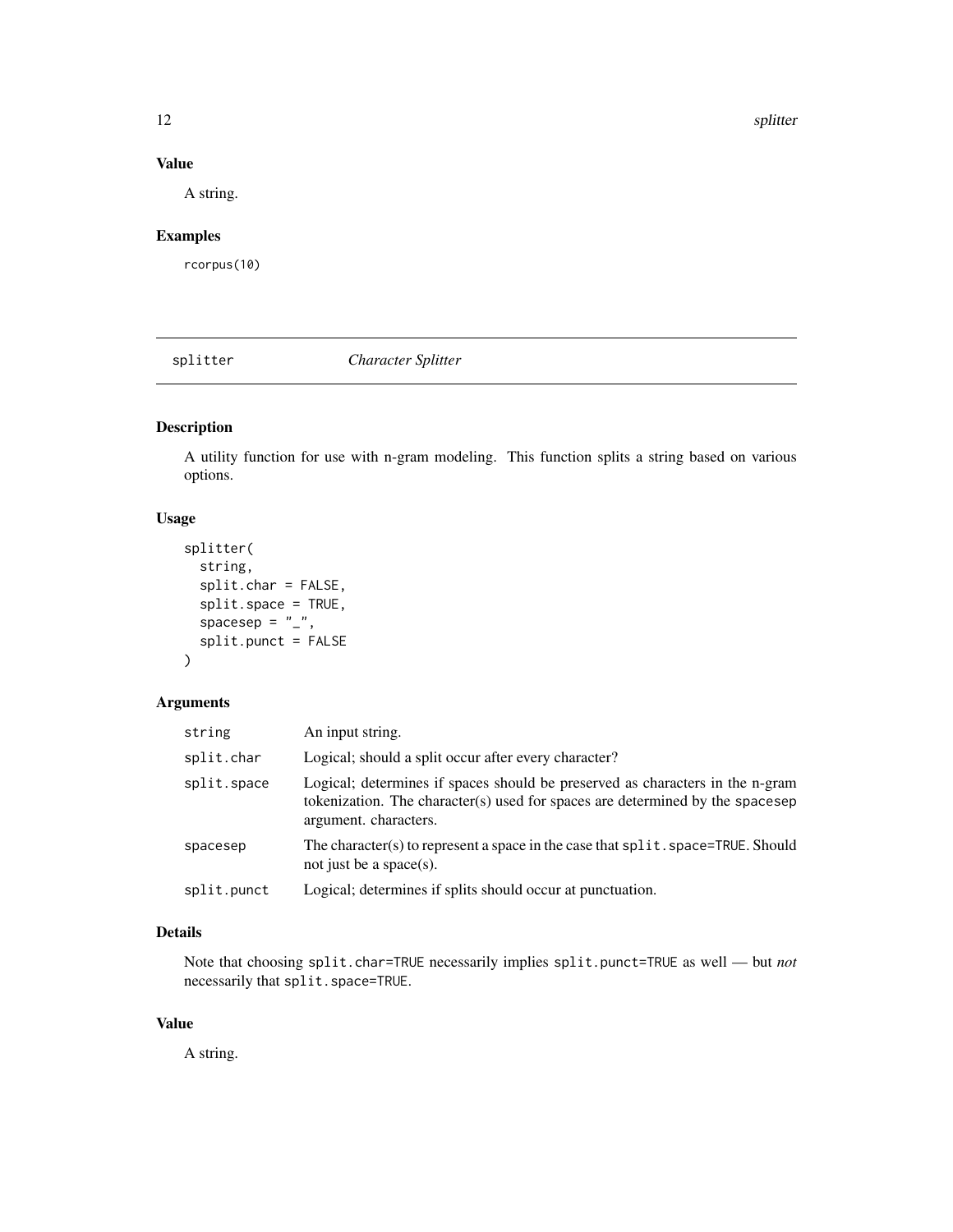### <span id="page-12-0"></span>string.summary 13

# Examples

```
x = "watch out! a snake!"
splitter(x, split.char=TRUE)
splitter(x, split.space=TRUE, spacesep="_")
splitter(x, split.punct=TRUE)
```
string.summary *Text Summary*

# Description

Text Summary

# Usage

```
string.summary(string, wordlen_max = 10, senlen_max = 10, syllen_max = 10)
```
#### Arguments

| string | An input string.                                              |
|--------|---------------------------------------------------------------|
|        | wordlen_max, senlen_max, syllen_max                           |
|        | The maximum lengths of words/sentences/syllables to consider. |

# Value

A list of class string\_summary.

### Examples

 $x = "a b a c a b b"$ 

string.summary(x)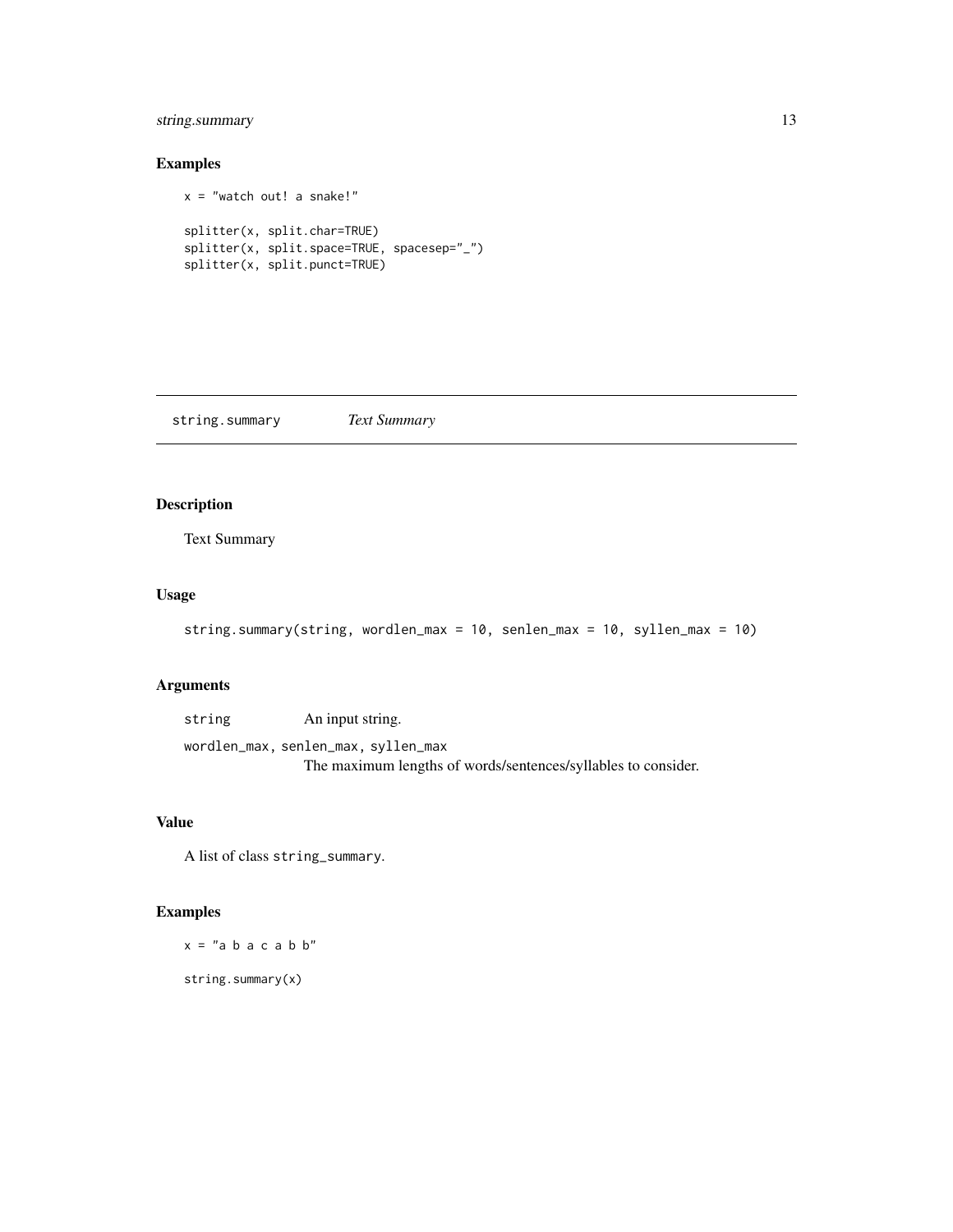#### <span id="page-13-0"></span>Description

An n-gram tokenizer with identical output to the NGramTokenizer function from the RWeka package.

#### Usage

ngram\_asweka(str, min = 2, max = 2, sep =  $"$ ")

#### Arguments

| str      | The input text.                                                                                                                                                      |
|----------|----------------------------------------------------------------------------------------------------------------------------------------------------------------------|
| min. max | The minimum and maximum 'n' as in 'n-gram'.                                                                                                                          |
| sep      | A set of separator characters for the "words". See details for information about<br>how this works; it works a little differently from sep arguments in R functions. |

#### Details

This n-gram tokenizer behaves similarly in both input and return to the tokenizer in RWeka. Unlike the tokenizer ngram(), the return is not a special class of external pointers; it is a vector, and therefore can be serialized via save() or saveRDS().

#### Value

A vector of n-grams listed in decreasing blocks of n, in order within a block. The output matches that of RWeka's n-gram tokenizer.

#### See Also

[ngram](#page-6-1)

### Examples

```
library(ngram)
```
 $str = "A B A C A B B"$ ngram\_asweka(str, min=2, max=4)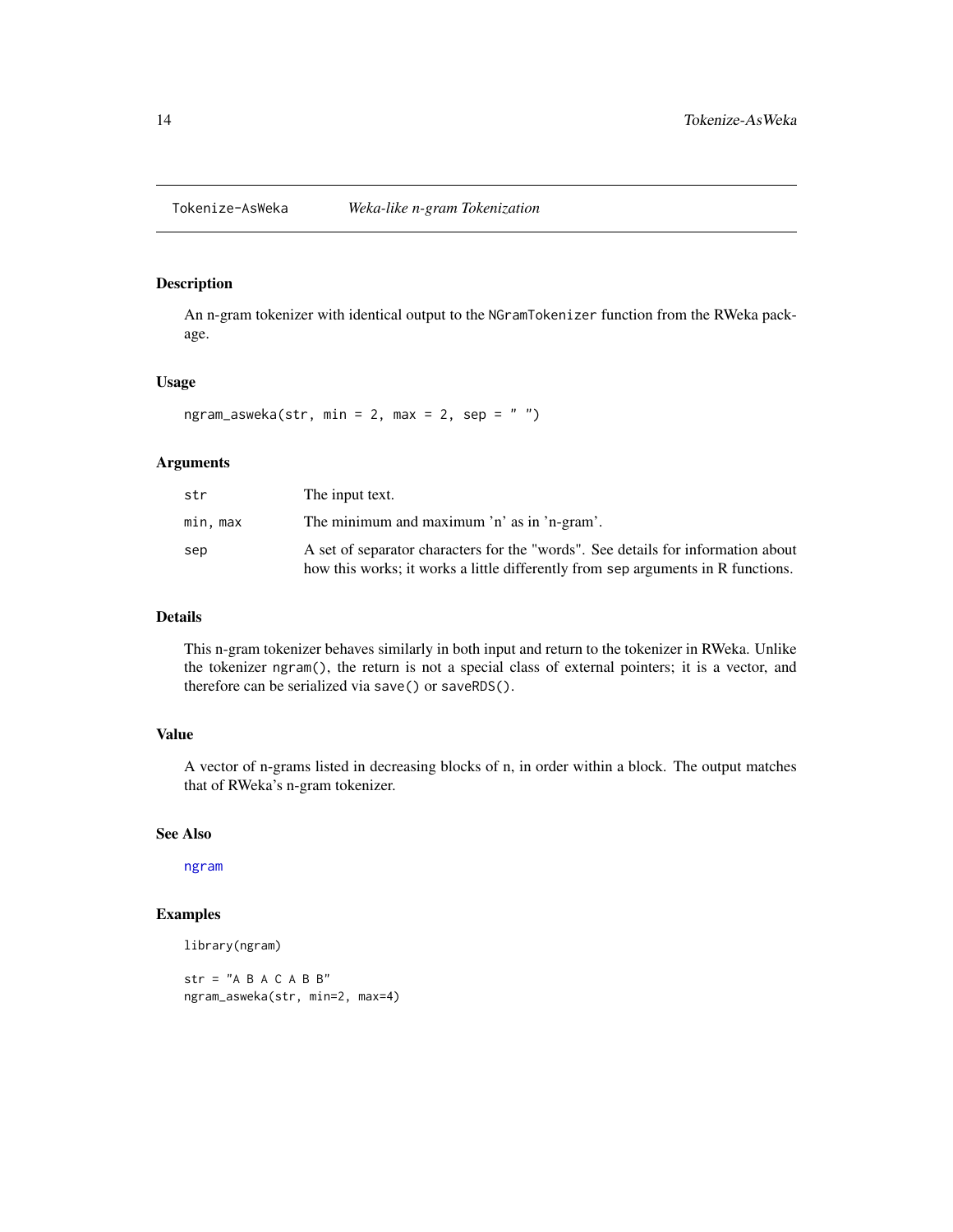<span id="page-14-0"></span>

### Description

wordcount() counts words. Currently a "word" is a clustering of characters separated from another clustering of charactersby at least 1 space. That is the law.

#### Usage

```
wordcount(x, sep = " ", count_fun = sum)
## S3 method for class 'character'
wordcount(x, sep = ", count_fun = sum)
## S3 method for class 'ngram'
wordcount(x, sep = ", count_fun = sum)
```
# Arguments

|           | A string or vector of strings, or an ngram object.                                |
|-----------|-----------------------------------------------------------------------------------|
| sep       | The characters used to separate words.                                            |
| count fun | The function to use for aggregation if $x$ has length greater than 1. Useful ones |
|           | include sum and identity.                                                         |

#### Value

A count.

#### See Also

[preprocess](#page-9-1)

#### Examples

```
library(ngram)
```

```
words = c("a", "b", "c")words
wordcount(words)
```

```
str = concatenate(words, collapse="")
str
wordcount(str)
```